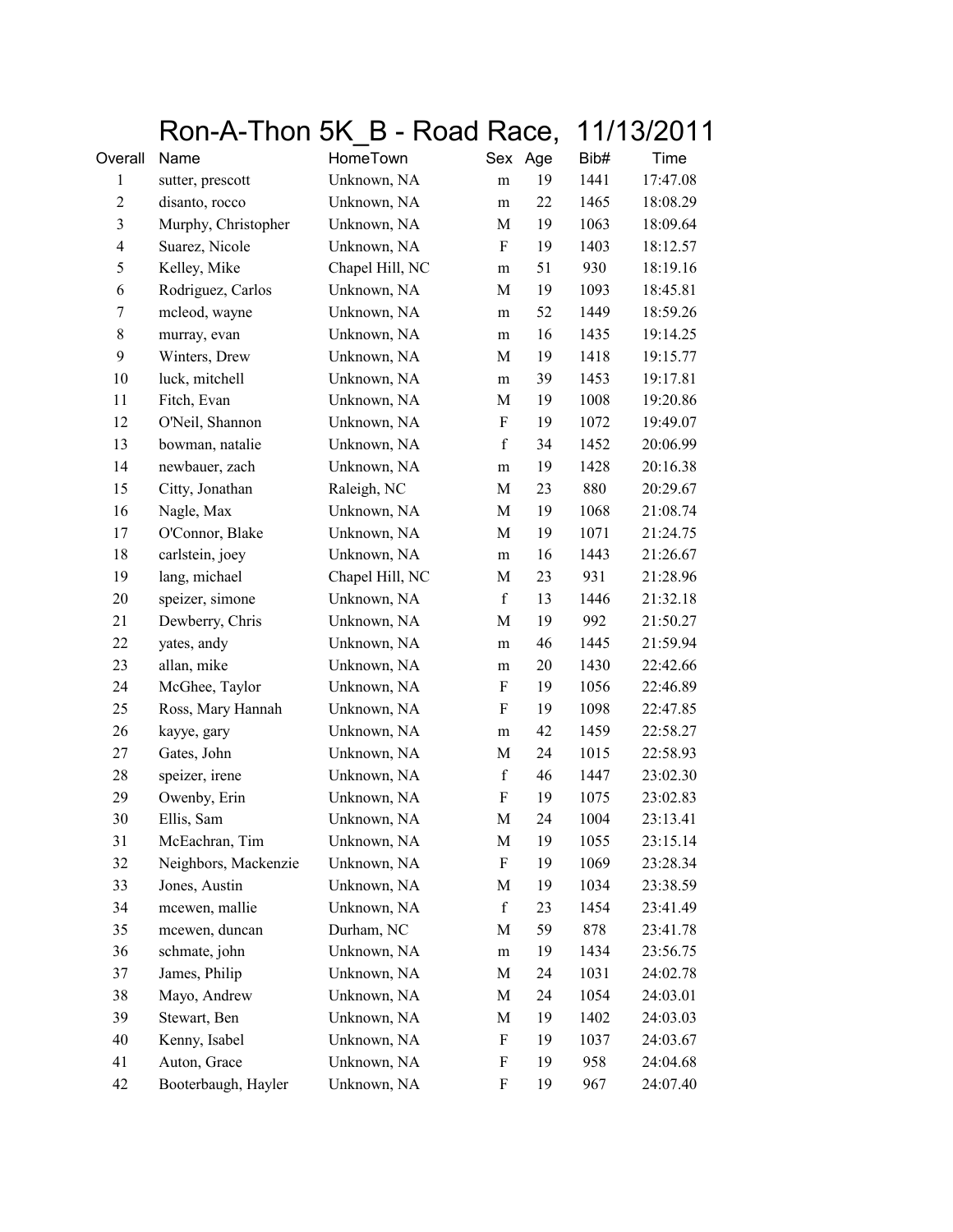| 43 | lippitt, bobby       | Unknown, NA       | m                         | 16 | 1456 | 24:08.95 |
|----|----------------------|-------------------|---------------------------|----|------|----------|
| 44 | Sousa, Kelley        | Unknown, NA       | $\boldsymbol{\mathrm{F}}$ | 19 | 1400 | 24:09.48 |
| 45 | Padykula, 99         | Mooresville, NC   | M                         | 22 | 948  | 24:21.09 |
| 46 | Hourigan, Michael    | Unknown, NA       | M                         | 19 | 1028 | 24:36.13 |
| 47 | hamill, abby         | Unknown, NA       | $\mathbf f$               | 20 | 1439 | 24:36.29 |
| 48 | leversedy, kimberly  | Unknown, NA       | $\mathbf f$               | 41 | 1451 | 24:41.93 |
| 49 | bachenheimer, dorsey | Unknown, NA       | $\mathbf f$               | 26 | 1438 | 24:42.61 |
| 50 | Murray, Brian        | Unknown, NA       | M                         | 45 | 1066 | 25:02.53 |
| 51 | Murphy, Pat          | Unknown, NA       | M                         | 45 | 1064 | 25:06.93 |
| 52 | welch, charlie       | Unknown, NA       | ${\rm m}$                 | 61 | 1431 | 25:07.69 |
| 53 | Haffner, Mallory     | Unknown, NA       | F                         | 24 | 1019 | 25:19.77 |
| 54 | Haffner, Susan       | Unknown, NA       | F                         | 45 | 1018 | 25:19.78 |
| 55 | Gaylord, Daniel      | Fuquay-Varina, NC | M                         | 43 | 817  | 25:26.46 |
| 56 | carlstein, ed        | Unknown, NA       | ${\rm m}$                 | 53 | 1440 | 25:40.30 |
| 57 | Taylor, Ann          | DURHAM, NC        | $\boldsymbol{\mathrm{F}}$ | 48 | 911  | 25:50.84 |
| 58 | Blondy, Joel         | Durham, NC        | M                         | 22 | 932  | 26:38.22 |
| 59 | Ebert, Martin        | Unknown, NA       | M                         | 24 | 998  | 26:38.47 |
| 60 | cobb, jeff           | Unknown, NA       | ${\rm m}$                 | 18 | 1429 | 26:47.17 |
| 61 | Bowe, Emily          | Unknown, NA       | F                         | 19 | 968  | 26:53.78 |
| 62 | Gates, Ras           | Unknown, NA       | M                         | 24 | 1014 | 27:00.48 |
| 63 | McKnight, Ellen      | Unknown, NA       | F                         | 19 | 1057 | 27:01.36 |
| 64 | bachenheimer, aaron  | Unknown, NA       | ${\bf m}$                 | 38 | 1437 | 27:03.86 |
| 65 | Keil, Erika          | Unknown, NA       | F                         | 19 | 1036 | 27:11.67 |
| 66 | Dolan, Mackenzie     | Unknown, NA       | F                         | 19 | 995  | 27:49.12 |
| 67 | Reddy, Rani          | Unknown, NA       | $\boldsymbol{\mathrm{F}}$ | 19 | 1091 | 27:49.27 |
| 68 | Bowser, Susan        | Unknown, NA       | $\boldsymbol{\mathrm{F}}$ | 45 | 970  | 27:49.77 |
| 69 | tisch, stacey        | Unknown, NA       | $\mathbf f$               | 36 | 1450 | 27:51.02 |
| 70 | Black, Elizabeth     | Unknown, NA       | ${\bf F}$                 | 19 | 964  | 28:17.90 |
| 71 | Murray, Jeanne       | Unknown, NA       | F                         | 45 | 1065 | 28:18.21 |
| 72 | Taylor, Dean         | DURHAM, NC        | M                         | 52 | 947  | 28:18.90 |
| 73 | Kessler, Laura       | Unknown, NA       | ${\bf F}$                 | 19 | 1038 | 28:39.83 |
| 74 | Caudill, 939         | Durham, NC        | F                         | 22 | 871  | 28:47.81 |
| 75 | Holmes, Tori         | Unknown, NA       | F                         | 19 | 1026 | 28:48.67 |
| 76 | Miller, Joe          | Unknown, NA       | M                         | 19 | 1061 | 28:59.81 |
| 77 | Mayo, Chip           | Unknown, NA       | M                         | 45 | 1053 | 29:00.18 |
| 78 | grainger, lee        | Unknown, NA       | $\mathbf f$               | 20 | 1458 | 29:03.16 |
| 79 | Vaughn, Rachael      | Unknown, NA       | F                         | 19 | 1408 | 29:08.13 |
| 80 | Hammond, Amy         | Unknown, NA       | F                         | 19 | 1021 | 29:09.40 |
| 81 | lippitt, tori        | Unknown, NA       | $\mathbf f$               | 22 | 1455 | 29:13.69 |
| 82 | lippitt, robert      | Unknown, NA       | ${\rm m}$                 | 52 | 1457 | 29:13.88 |
| 83 | Elmore, Kevin        | Chapel Hill, NC   | M                         | 20 | 951  | 29:27.45 |
| 84 | Black, Cindy         | Unknown, NA       | F                         | 45 | 965  | 29:52.94 |
| 85 | rosenthal, susan     | Unknown, NA       | f                         | 49 | 1444 | 29:57.15 |
| 86 | Ellis, Alison        | Unknown, NA       | F                         | 19 | 1001 | 29:59.12 |
| 87 | Heelan, Julia        | Unknown, NA       | $\boldsymbol{\mathrm{F}}$ | 19 | 1024 | 30:07.23 |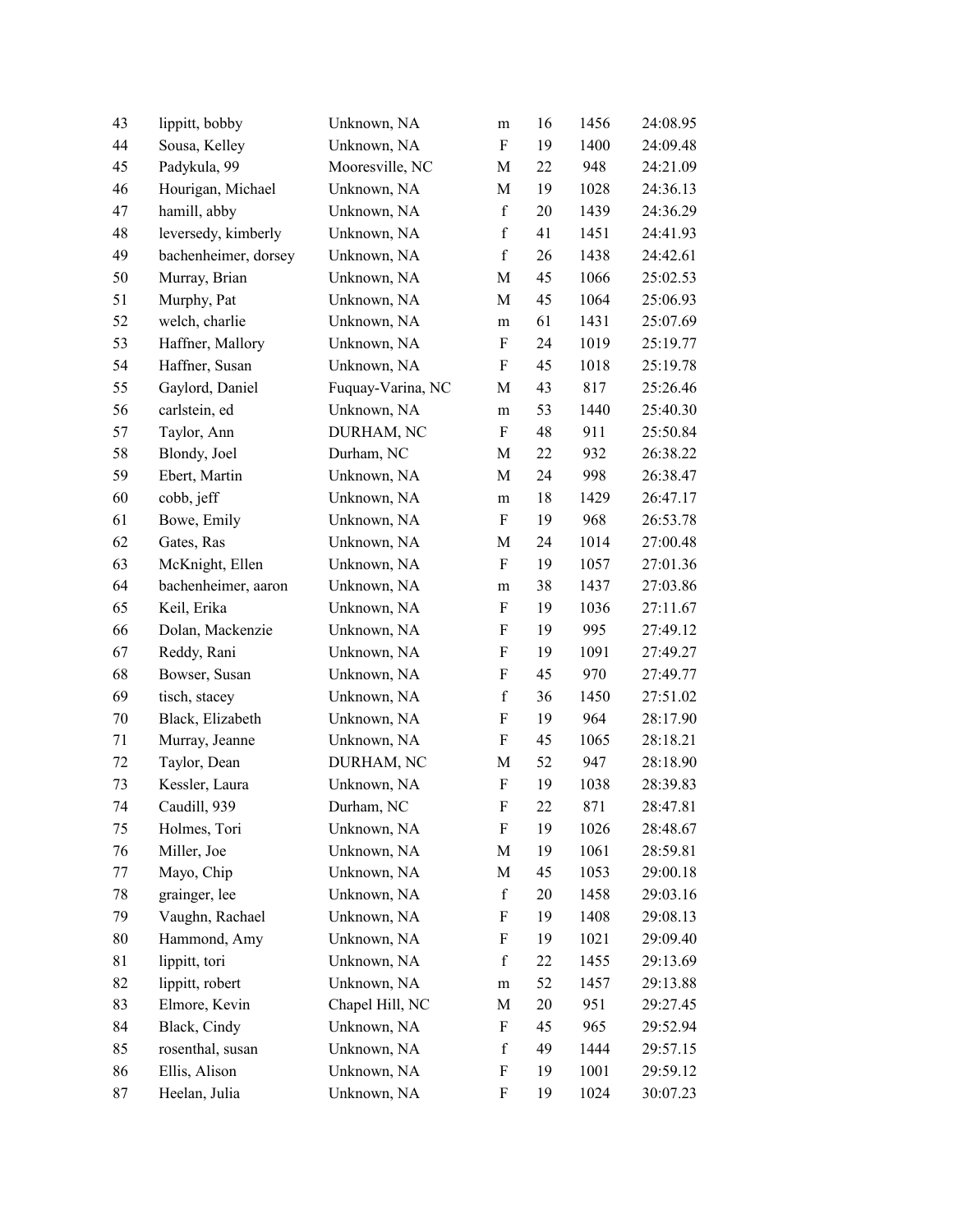| 88  | Calamari, Kim         | Unknown, NA       | $\boldsymbol{\mathrm{F}}$ | 45     | 985  | 30:14.82 |
|-----|-----------------------|-------------------|---------------------------|--------|------|----------|
| 89  | Calamari, Lauren      | Unknown, NA       | $\boldsymbol{\mathrm{F}}$ | 19     | 984  | 30:14.86 |
| 90  | karjian, mary anne    | Unknown, NA       | $\mathbf f$               | 18     | 1463 | 30:26.64 |
| 91  | Nguyen, Jimmy         | Raleigh, NC       | M                         | 23     | 940  | 30:26.69 |
| 92  | Elbeery, Allie        | Unknown, NA       | $\boldsymbol{\mathrm{F}}$ | 19     | 999  | 30:41.51 |
| 93  | Frere, Olivia         | Unknown, NA       | $\rm F$                   | 19     | 1013 | 30:41.83 |
| 94  | Weitz, Joe            | Unknown, NA       | M                         | 19     | 1414 | 30:41.92 |
| 95  | McMillen, Alison      | Unknown, NA       | $\boldsymbol{\mathrm{F}}$ | 19     | 1058 | 30:45.54 |
| 96  | Gaylord, Laura        | Fuquay-Varina, NC | $\boldsymbol{\mathrm{F}}$ | 40     | 765  | 31:10.64 |
| 97  | Elmore, Janey         | Unknown, NA       | F                         | 24     | 1005 | 31:31.36 |
| 98  | Avara, Michele        | Unknown, NA       | $\boldsymbol{\mathrm{F}}$ | 24     | 959  | 31:31.61 |
| 99  | Elbeery, Elaine       | Unknown, NA       | $\boldsymbol{\mathrm{F}}$ | 45     | 1000 | 31:41.15 |
| 100 | McMillen, Lisa        | Unknown, NA       | F                         | 45     | 1059 | 32:28.95 |
| 101 | Drabick, Julia        | Chapel Hill, NC   | F                         | 19     | 927  | 32:44.27 |
| 102 | Braaten, Valerie      | Unknown, NA       | $\boldsymbol{\mathrm{F}}$ | 19     | 974  | 34:03.65 |
| 103 | Braaten, Emily        | Unknown, NA       | $\boldsymbol{\mathrm{F}}$ | 19     | 973  | 34:03.75 |
| 104 | Wall, Kayla           | Unknown, NA       | $\boldsymbol{\mathrm{F}}$ | 24     | 1409 | 34:43.67 |
| 105 | Wall, Amanda          | Unknown, NA       | F                         | 19     | 1410 | 34:44.07 |
| 106 | Miller, Dylan         | Unknown, NA       | M                         | 19     | 1060 | 37:38.43 |
| 107 | Williams, Angela      | Unknown, NA       | $\boldsymbol{\mathrm{F}}$ | 45     | 1415 | 40:08.82 |
| 108 | Slater, Sydney        | Unknown, NA       | F                         | 19     | 1422 | 40:16.78 |
| 109 | waller, Donna         | Unknown, NA       | $\boldsymbol{\mathrm{F}}$ | 45     | 1412 | 43:02.03 |
| 110 | Waller, Taylor        | Unknown, NA       | $\boldsymbol{\mathrm{F}}$ | 19     | 1411 | 43:02.80 |
| 111 | Perry, Libby          | Unknown, NA       | F                         | 45     | 1081 | 44:06.62 |
| 112 | Perry, Emmie          | Unknown, NA       | F                         | 19     | 1080 | 44:07.14 |
| 113 | Freeman, Rick         | Unknown, NA       | M                         | 45     | 1012 | 44:16.67 |
| 114 | Freeman, Suzanne      | Unknown, NA       | F                         | 45     | 1011 | 44:50.12 |
| 115 | Ross, Mary            | Unknown, NA       | $\boldsymbol{\mathrm{F}}$ | 45     | 1097 | 44:51.17 |
| 116 | steingraber, meaghan  | Unknown, NA       | $\mathbf f$               | 21     | 1462 | 45:04.68 |
| 117 | fasolak, laura        | Unknown, NA       | $\mathbf f$               | 20     | 1460 | 45:05.23 |
| 118 | steingraber, kerry    | Unknown, NA       | $\mathbf f$               | $20\,$ | 1461 | 45:05.52 |
| 119 | Scott, Jacqueline     | Unknown, NA       | F                         | 24     | 1099 | 45:23.55 |
| 120 | Caison, Dawn          | Unknown, NA       | F                         | 45     | 982  | 45:43.98 |
| 121 | Caison, Jim           | Unknown, NA       | M                         | 45     | 983  | 45:47.98 |
| 122 | Parthasarathy, Ananth | Cary, NC          | M                         | 26     | 942  | 45:58.64 |
| 123 | Horton, Melissa       | Unknown, NA       | $\boldsymbol{\mathrm{F}}$ | 45     | 1027 | 46:07.55 |
| 124 | Haffner, Michael      | Unknown, NA       | M                         | 19     | 1020 | 46:18.34 |
| 125 | schiller, jason       | Unknown, NA       | m                         | 39     | 1432 | 48:44.86 |
| 126 | schiller, jennifer    | Unknown, NA       | $\mathbf f$               | 39     | 1433 | 48:59.09 |
| 127 | Berriz, Cristina      | Unknown, NA       | F                         | 19     | 963  | 52:19.84 |
| 128 | Pritchard, Lauren     | Unknown, NA       | M                         | 19     | 1089 | 52:22.06 |
| 129 | green, andrew         | Raleigh, NC       | M                         | 24     | 944  | 57:51.84 |
| 130 | Minshall, John        | Cary, NC          | M                         | 22     | 885  | 57:52.80 |
| 131 | Leger, Amanda         | Raleigh, NC       | $\boldsymbol{\mathrm{F}}$ | 23     | 933  | 58:02.10 |
| 132 | Sams, Beth            | Cary, NC          | $\boldsymbol{\mathrm{F}}$ | 22     | 949  | 58:02.32 |